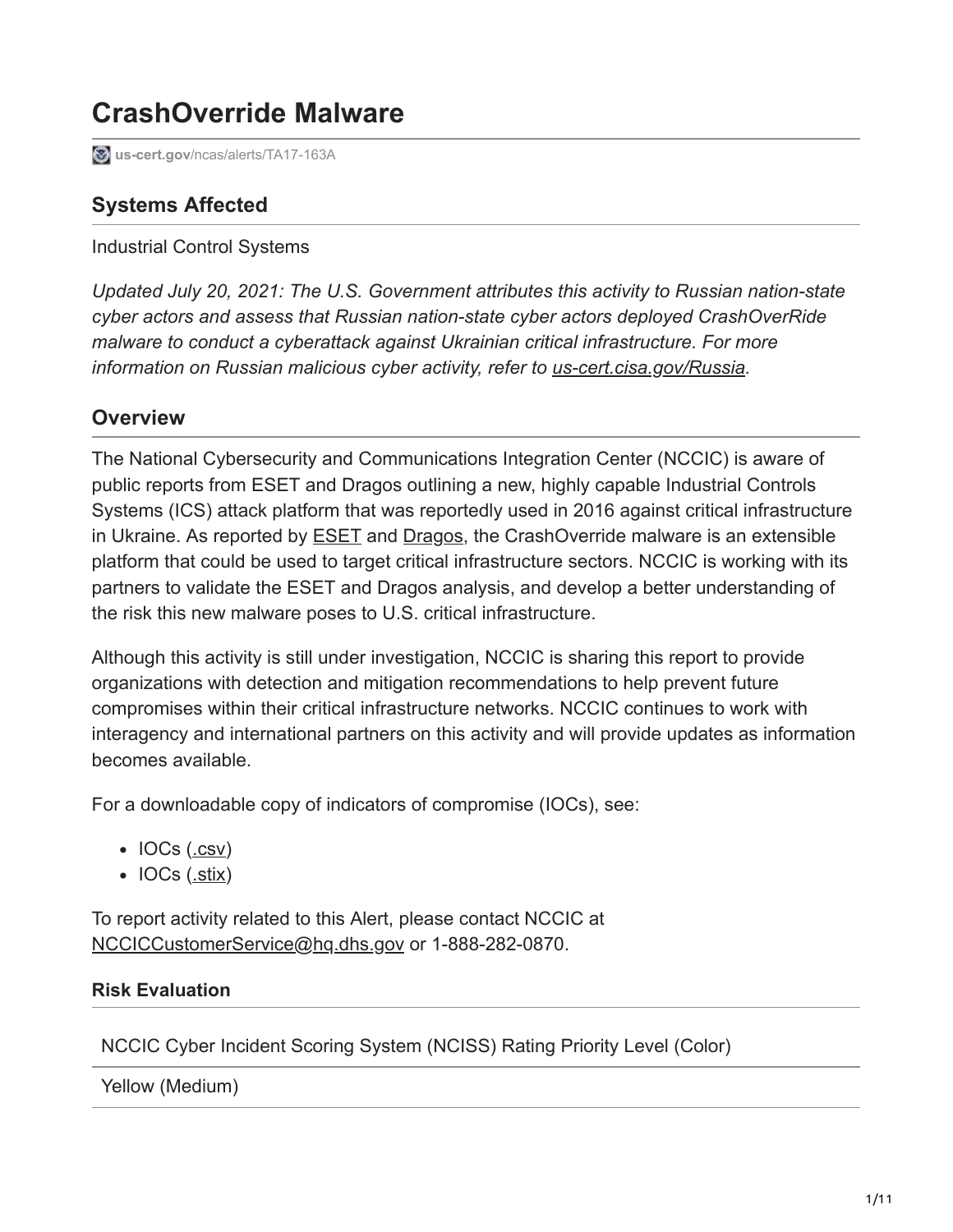A medium priority incident may affect public health or safety, national security, economic security, foreign relations, civil liberties, or public confidence.

## **Details**

There is no evidence to suggest this malware has affected U.S. critical infrastructure. However, the tactics, techniques, and procedures (TTPs) described as part of the CrashOverride malware could be modified to target U.S. critical information networks and systems.

# **Description**

## **Technical Analysis**

CrashOverride malware represents a scalable, capable platform. The modules and capabilities publically reported appear to focus on organizations using ICS protocols IEC101, IEC104, and IEC61850, which are more commonly used outside the United States in electric power control systems. The platform fundamentally abuses the functionality of a targeted ICS system's legitimate control system to achieve its intended effect. While the known capabilities do not appear to be U.S.-focused, it is important to recognize that the general TTPs used in CrashOverride could be leveraged with modified technical implementations to affect U.S.-based critical infrastructure. With further modification, CrashOverride or similar malware could have implications beyond electric power so all critical infrastructure organizations should be evaluating their systems to susceptibilities in the TTPs outlined. The malware has several reported capabilities:

- 1. Issues valid commands directly to remote terminal units (RTUs) over ICS protocols. As reported by Dragos, one such command sequence toggles circuit breakers in a rapid open-close-open-close pattern. This could create conditions where individual utilities may island from infected parties, potentially resulting in a degradation of grid reliability.
- 2. Denies service to local serial COM ports on windows devices, therefore preventing legitimate communications with field equipment over serial from the affected device.
- 3. Scans and maps ICS environment using a variety of protocols, including Open Platform Communications (OPC). This significantly improves the payload's probability of success.
- 4. Could exploit Siemens relay denial-of-service (DoS) vulnerability, leading to a shutdown of the relay. In this instance, the relay would need to be manually reset to restore functionality.
- 5. Includes a wiper module in the platform that renders windows systems inert, requiring a rebuild or backup restoration.

## **Detection**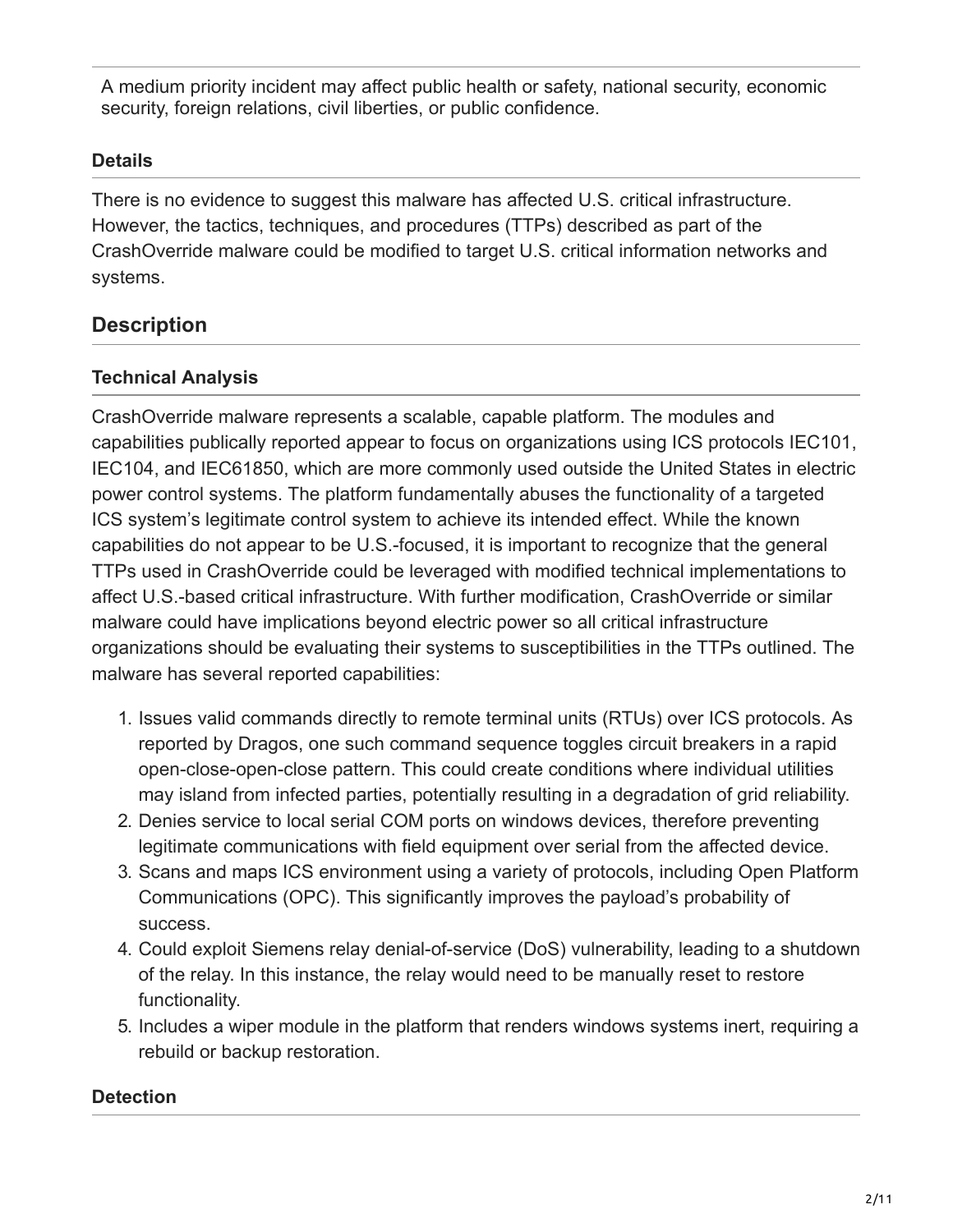As CrashOverride is a second stage malware capability and has the ability to operate independent of initial C2, traditional methods of detection may not be sufficient to detect infections prior to the malware executing. As a result, organizations are encouraged to implement behavioral analysis techniques to attempt to identify precursor activity to CrashOverride. As additional information becomes available on stage one infection vectors and TTPs, this alert will be updated.

NCCIC is providing a compilation of IOCs (see links above) from a variety of sources to aid in the detection of this malware. The sources provided do not constitute an exhaustive list and the U.S. Government does not endorse or support any particular product or vendor's information referenced in this report. However, NCCIC has included this data to ensure wide distribution of the most comprehensive information available and will provide updates as warranted.

#### **Signatures**

```
import "pe"
import "hash"
rule dragos_crashoverride_exporting_dlls
{
meta:
description = "CRASHOVERRIDE v1 Suspicious Export"
author = "Dragos Inc"condition:
pe.exports("Crash") & pe.characteristics
}
rule dragos_crashoverride_suspcious
{
meta:
description = "CRASHOVERRIDE v1 Wiper"
author = "Dragos Inc"
strings:
$s0 = "SYS_BASCON.COM" fullword nocase wide
$s1 = ".pcmp" fullword nocase wide
$s2 = ".pcmi" fullword nocase wide
$s3 = ".pcmt" fullword nocase wide
$s4 = ".cin" fullword nocase wide
condition:
pe.exports("Crash") and any of ($s*)
}
rule dragos_crashoverride_name_search {
meta:
description = "CRASHOVERRIDE v1 Suspicious Strings and Export"
author = "Dragos Inc"
```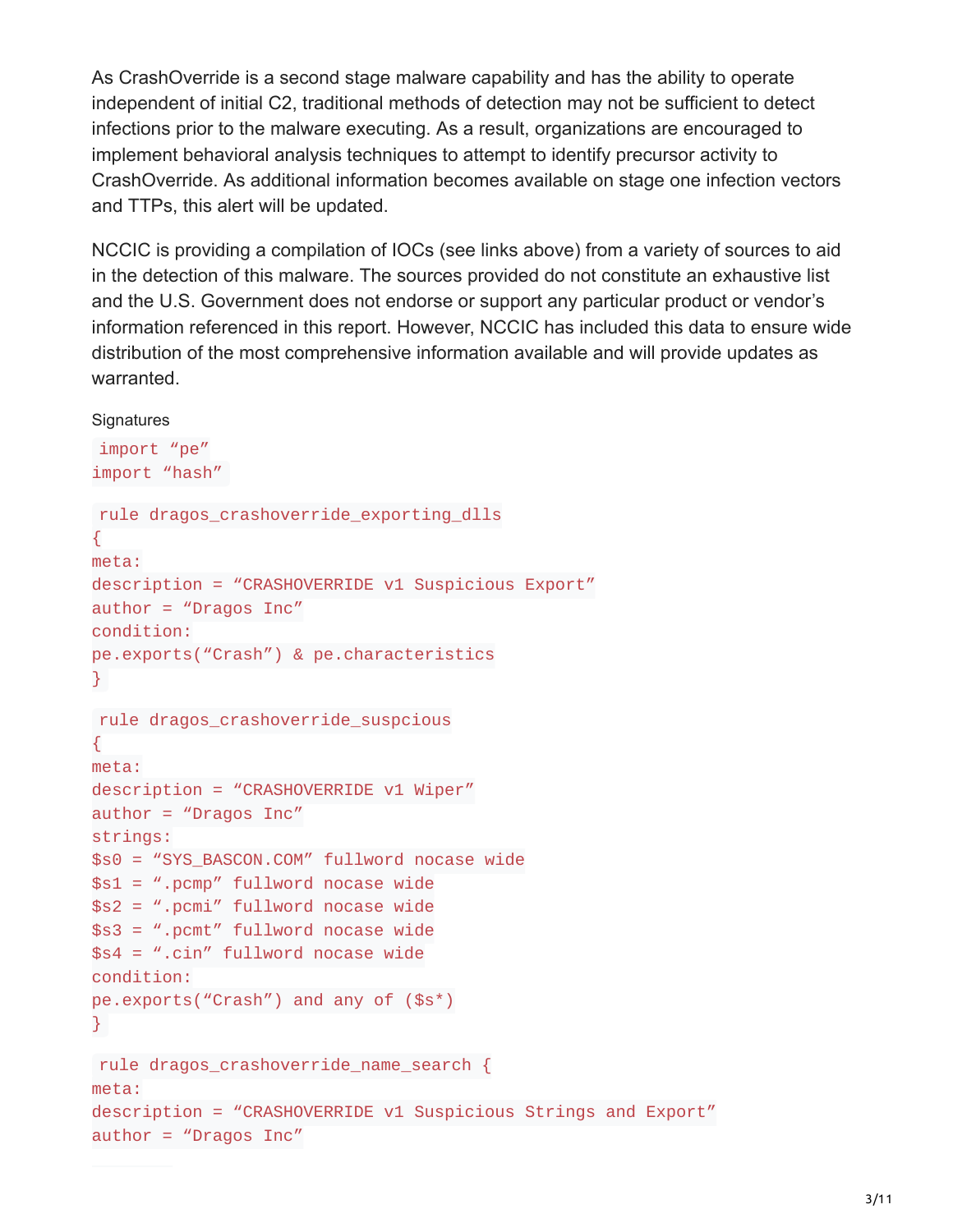```
strings:
$s0 = "101.dll" fullword nocase wide
$s1 = "Crash101.dll" fullword nocase wide
$s2 = "104.d11" fullword nocase wide
$s3 = "Crash104.dll" fullword nocase wide
$s4 = "61850.d11" fullword nocase wide
$55 = "Crash61850.dll" fullword nocase wide
$s6 = "OPCClientDemo.dll" fullword nocase wide
$s7 = "OPC" fullword nocase wide
$s8 = "CrashOPCClientDemo.dll" fullword nocase wide
$s9 = "D2MultiCommService.exe" fullword nocase wide
$s10 = "CrashD2MultiCommService.exe" fullword nocase wide
$s11 = "61850.exe" fullword nocase wide
$s12 = "OPC.exe" fullword nocase wide
$s13 = "haslo.exe" fullword nocase wide
$s14 = "haslo.dat" fullword nocase wide
condition:
any of ($s*) and pe.exports("Crash")
}
rule dragos_crashoverride_hashes {
meta:
description = "CRASHOVERRIDE Malware Hashes"
author = "Dragos Inc"condition:
filesize < 1MB and
hash.sha1(0, filesize) == "f6c21f8189ced6ae150f9ef2e82a3a57843b587d" or
hash.sha1(0, filesize) == "cccce62996d578b984984426a024d9b250237533" or
hash.sha1(0, filesize) == "8e39eca1e48240c01ee570631ae8f0c9a9637187" or
hash.sha1(0, filesize) == "2cb8230281b86fa944d3043ae906016c8b5984d9" or
hash.sha1(0, filesize) == "79ca89711cdaedb16b0ccccfdcfbd6aa7e57120a" or
hash.sha1(0, filesize) == "94488f214b165512d2fc0438a581f5c9e3bd4d4c" or
hash.sha1(0, filesize) == "5a5fafbc3fec8d36fd57b075ebf34119ba3bff04" or
hash.sha1(0, filesize) == "b92149f046f00bb69de329b8457d32c24726ee00" or
hash.sha1(0, filesize) == "b335163e6eb854df5e08e85026b2c3518891eda8"
}
rule dragos_crashoverride_moduleStrings {
meta:
description = "IEC-104 Interaction Module Program Strings"
author = "Dragos Inc"strings:
$s1 = "IEC-104 client: ip=%s; port=%s; ASDU=%u" nocase wide ascii
$s2 = " MSTR ->> SLV" nocase wide ascii
$s3 = " MSTR <<- SLV" nocase wide ascii
$s4 = "Unknown APDU format !!!" nocase wide ascii
```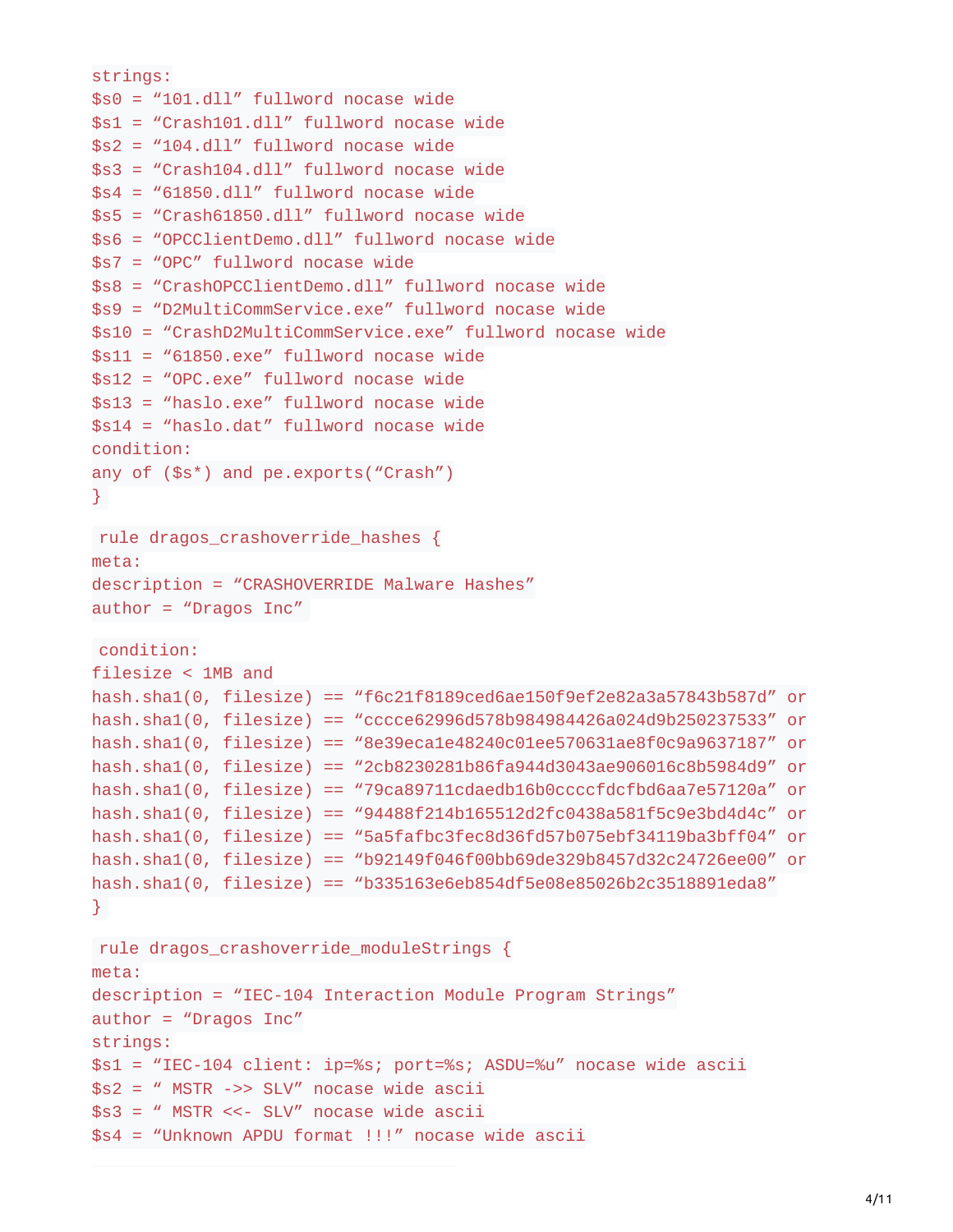```
$s5 = "iec104.log" nocase wide ascii
condition:
any of ($s^*)}
```

```
rule dragos_crashoverride_configReader
{
meta:
description = "CRASHOVERRIDE v1 Config File Parsing"
author = "Dragos Inc"
strings:
$s0 = { 68 e8 ?? ?? ?? 6a 00 e8 a3 ?? ?? ?? 8b f8 83 c4 ?8 }
$s1 = { 8a 10 3a 11 75 ?? 84 d2 74 12 }$s2 = { 33 \cdot 00 \cdot e} \div ?? \div 1b \cdot 00 \cdot 83 \cdot 08 \cdot ?? }$s3 = {85 \text{ c0 } 75 ?? 8d 95 ?? ?? ?? 8b cf ?? ?? }condition:
all of them
}
```

```
rule dragos_crashoverride_configReader
{
meta:
description = "CRASHOVERRIDE v1 Config File Parsing"
author = "Dragos Inc"
strings:
$s0 = { 68 e8 ?? ?? ?? 6a 00 e8 a3 ?? ?? 8b f8 83 c4 ?8 }$s1 = { 8a 10 3a 11 75 ?? 84 d2 74 12 }$s2 = { 33 \text{ } c0 \text{ } eb \text{ ?? } 1b \text{ } c0 \text{ } 83 \text{ } c8 \text{ } ?? }$s3 = {85 \text{ c0 } 75 ?? 8d 95 ?? ?? ?? 8b cf ?? ?? }condition:
all of them
}
rule dragos_crashoverride_weirdMutex
{
meta:
description = "Blank mutex creation assoicated with CRASHOVERRIDE"
author = "Dragos Inc"
strings:
$s1 = { 81 ec 08 02 00 00 57 33 ff 57 57 57 ff 15 ?? ?? 40 00 a3 ?? ?? ?? 00
85 c0 }
$s2 = {8d 85 ?? ?? ?? ff 50 57 57 6a 2e 57 ff 15 ?? ?? 00 68 ?? ?? 4000}
condition:
all of them
}
```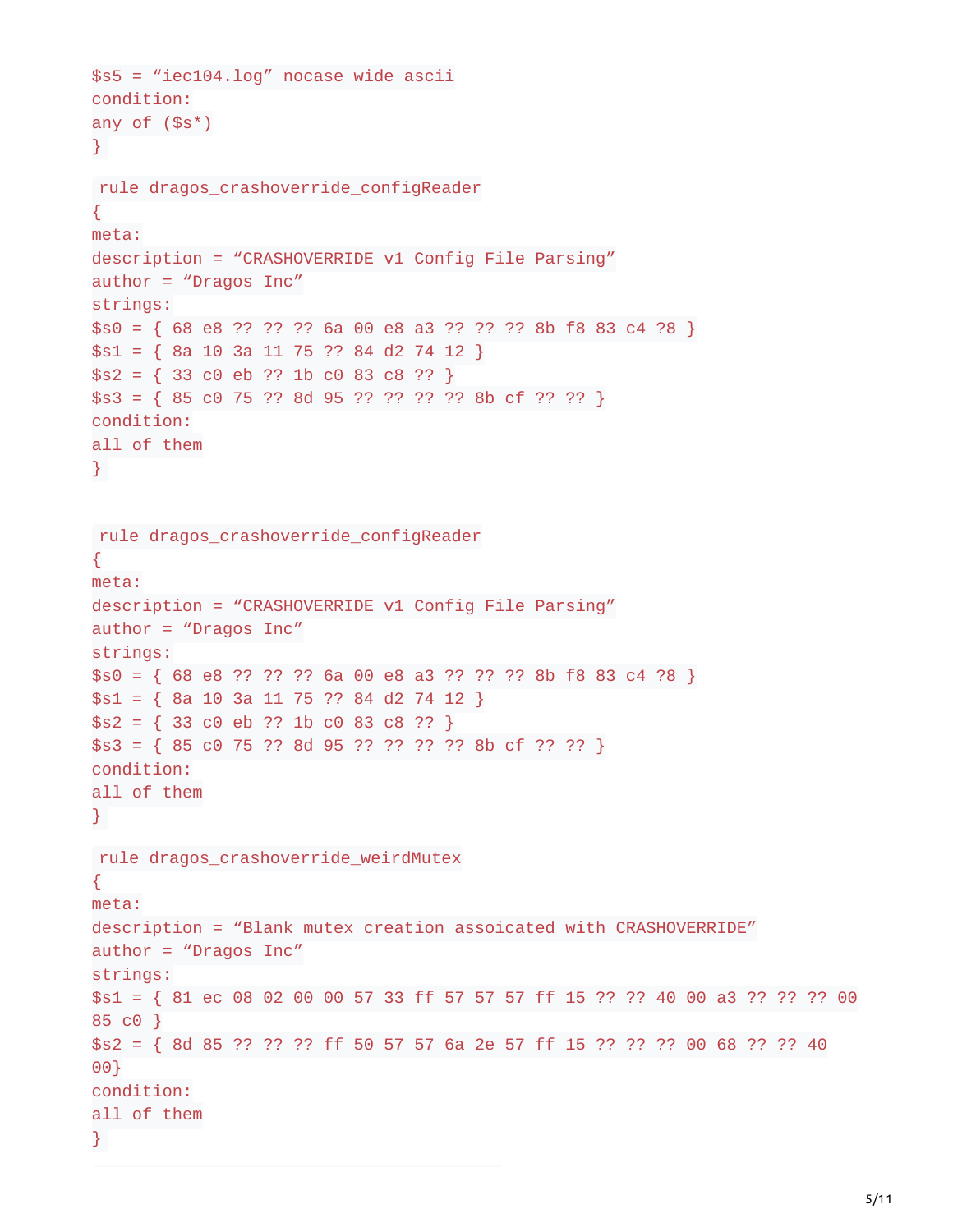```
rule dragos_crashoverride_serviceStomper
{
meta:
description = "Identify service hollowing and persistence setting"
author = "Dragos Inc"
strings:
$s0 = { 33 c9 51 51 51 51 51 51 ?? ?? }$s1 = {6a} ff 6a ff 6a ff 50 ff 15 24 ?? 40 00 ff ?? ?? ff 15 20 ?? 40 00 }
condition:
all of them
}
rule dragos_crashoverride_wiperModuleRegistry
{
meta:
description = "Registry Wiper functionality assoicated with CRASHOVERRIDE"
author = "Dragos Inc"
strings:
$s0 = { 8d 85 a0 ?? ?? ?? 46 50 8d 85 a0 ?? ?? ?? 68 68 0d ?? ?? 50 }
$s1 = {6a 02 68 78 0b ?? ?? 6a 02 50 68 b4 0d ?? ??  f f b5 98 ?? ?? ??  f f 1504 ?? ?? ?? }
$s2 = { 68 00 02 00 00 8d 85 a0 ?? ?? ?? 50 56 ff b5 9c ?? ?? ?? ff 15 00 ??
?? ?? 85 c0 }
condition:
all of them
}
rule dragos_crashoverride_wiperFileManipulation
{
meta:
description = "File manipulation actions associated with CRASHOVERRIDE
wip¬er"
author = "Dragos Inc"
strings:
$s0 = { 6a 00 68 80 00 00 00 6a 03 6a 00 6a 02 8b f9 68 00 00 00 40 57 ff 15
1c ?? ?? ?? 8b d8 }
$S2 = { 6a 00 50 57 56 53 ff 15 4c ?? ?? 56 }condition:
all of them
}
```
#### **Impact**

A successful network intrusion can have severe impacts, particularly if the compromise becomes public and sensitive information is exposed. Possible impacts include:

• temporary or permanent loss of sensitive or proprietary information,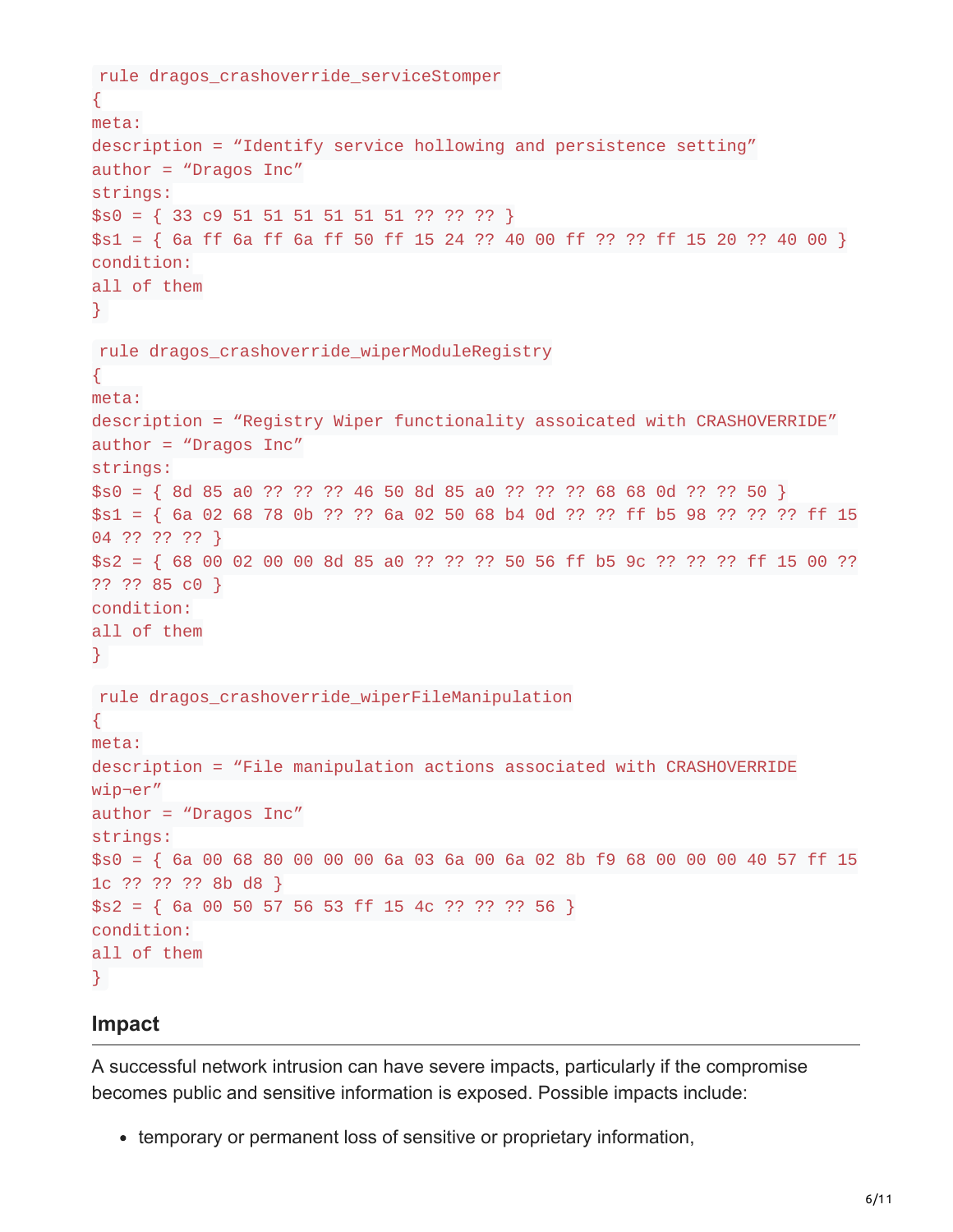- disruption to regular operations,
- financial losses incurred to restore systems and files, and
- potential harm to an organization's reputation.

# **Solution**

Properly implemented defensive techniques and common cyber hygiene practices increase the complexity of barriers that adversaries must overcome to gain unauthorized access to critical information networks and systems. In addition, detection and prevention mechanisms can expose malicious network activity, enabling organizations to contain and respond to intrusions more rapidly. There is no set of defensive techniques or programs that will completely avert all attacks however, layered cybersecurity defenses will aid in reducing an organization's attack surface and will increase the likelihood of detection. This layered mitigation approach is known as defense-in-depth.

NCCIC has based its mitigations and recommendations on its analysis of the public reporting of this malware and will be provide updates as more information becomes available. Critical infrastructure companies should ensure that they are following best practices, which are outlined in the [Seven Steps to Effectively Defend Industrial Control Systems](http://10.10.0.46/sites/default/files/documents/Seven%20Steps%20to%20Effectively%20Defend%20Industrial%20Control%20Systems_S508C.pdf) document produced jointly by DHS, NSA, and FBI.

## **Application Whitelisting**

Application whitelisting (AWL) can detect and prevent attempted execution of malware uploaded by adversaries. Application whitelisting hardens operating systems and prevents the execution of unauthorized software. The static nature of some systems, such as database servers and human-machine interface (HMI) computers make these ideal candidates to run AWL. NCCIC encourages operators to work with their vendors to baseline and calibrate AWL deployments.

Operators may choose to implement directory whitelisting rather than trying to list every possible permutation of applications in an environment. Operators may implement application or application directory whitelisting through Microsoft Software Restriction Policy (SRP), AppLocker, or similar application whitelisting software. Safe defaults allow applications to run from PROGRAMFILES, PROGRAMFILES(X86), SYSTEM32, and any ICS software folders. All other locations should be disallowed unless an exception is granted.

## **Manage Authentication and Authorization**

This malware exploits the lack of authentication and authorization in common ICS protocols to issue unauthorized commands to field devices. Asset owners/operators should implement authentication and authorization protocols to ensure field devices verify the authenticity of commands before they are actioned. In some instances, legacy hardware may not be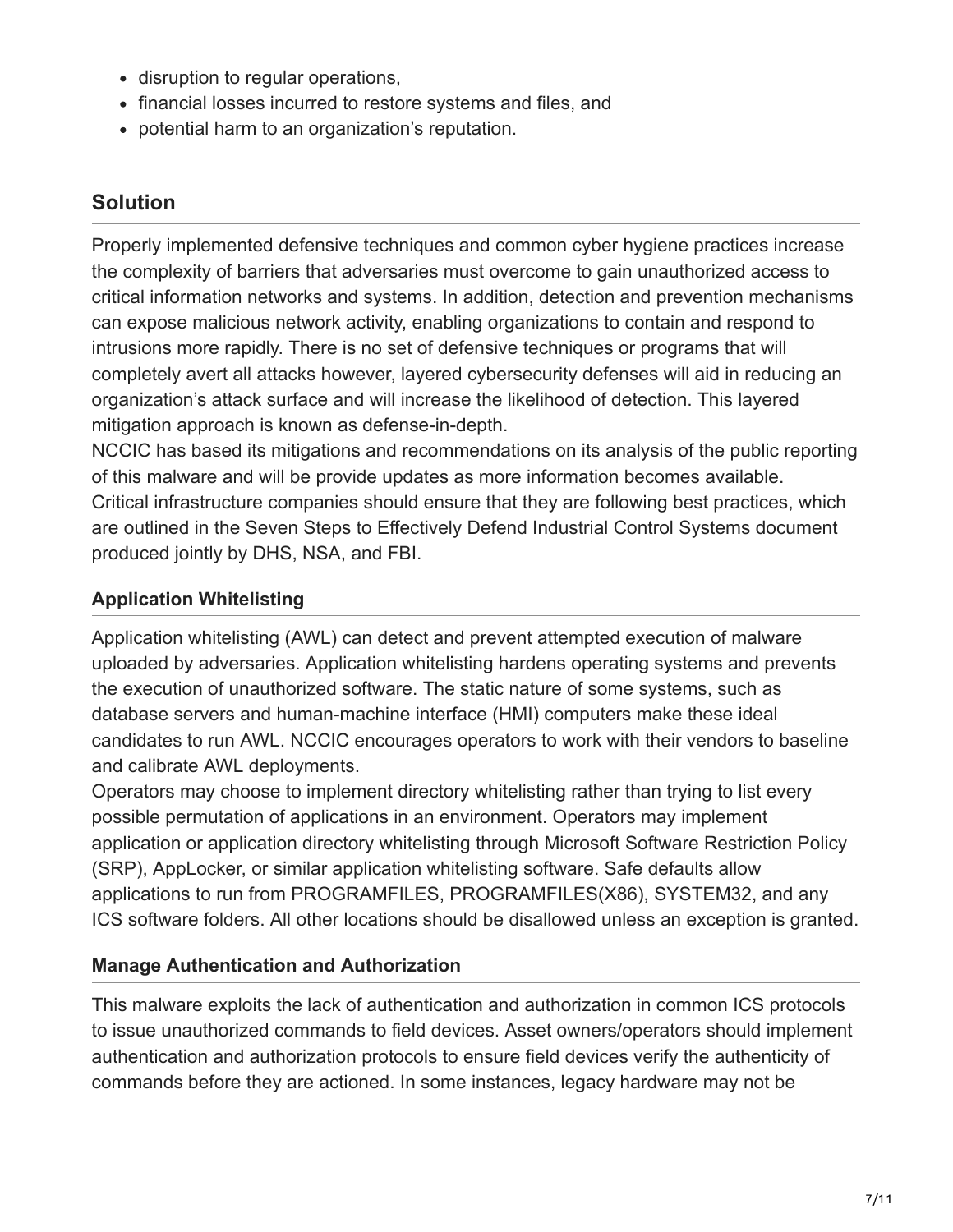capable of implementing these protections. In these cases, asset owners can either leverage ICS firewalls to do stateful inspection and authentication of commands, or upgrade their control field devices.

Adversaries are increasingly focused on gaining control of legitimate credentials, especially those associated with highly privileged accounts. Compromising these credentials allows adversaries to masquerade as legitimate users, leaving less evidence of compromise than more traditional attack options (i.e., exploiting vulnerabilities or uploading malware). For this reason, operators should implement multi-factor authentication where possible and reduce privileges to only those needed for a user's duties. If passwords are necessary, operators should implement secure password policies, stressing length over complexity. For all accounts, including system and non-interactive accounts, operators should ensure credentials are unique, and changed, at a minimum, every 90 days.

NCCIC also recommends that operators require separate credentials for corporate and control network zones and store them in separate trust stores. Operators should never share Active Directory, RSA ACE servers, or other trust stores between corporate and control networks. Specifically, operators should:

- Decrease a threat actor's ability to access key network resources by implementing the principle of least privilege;
- Limit the ability of a local administrator account to login from a local interactive session (e.g., "Deny access to this computer from the network") and prevent access via a remote desktop protocol session;
- Remove unnecessary accounts, groups, and restrict root access;
- Control and limit local administration; and
- Make use of the Protected Users Active Directory group in Windows Domains to further secure privileged user accounts against pass-the-hash attacks.

## **Handling Destructive Malware**

Destructive malware continues to be a threat to both critical infrastructure and business [systems. NCCIC encourages organizations to review the ICS-CERT destructive malware](https://www.us-cert.gov/sites/default/files/documents/Destructive_Malware_White_Paper_S508C.pdf) white paper for detailed mitigation guidance. It is important for organizations to maintain backups of key data, systems, and configurations such as:

- Server gold images,
- ICS Workstation gold configurations,
- Engineering workstation images,
- PLC/RTU configurations,
- Passwords and configuration information, and
- Offline copies of install media for operating systems and control applications.

## **Ensure Proper Configuration/Patch Management**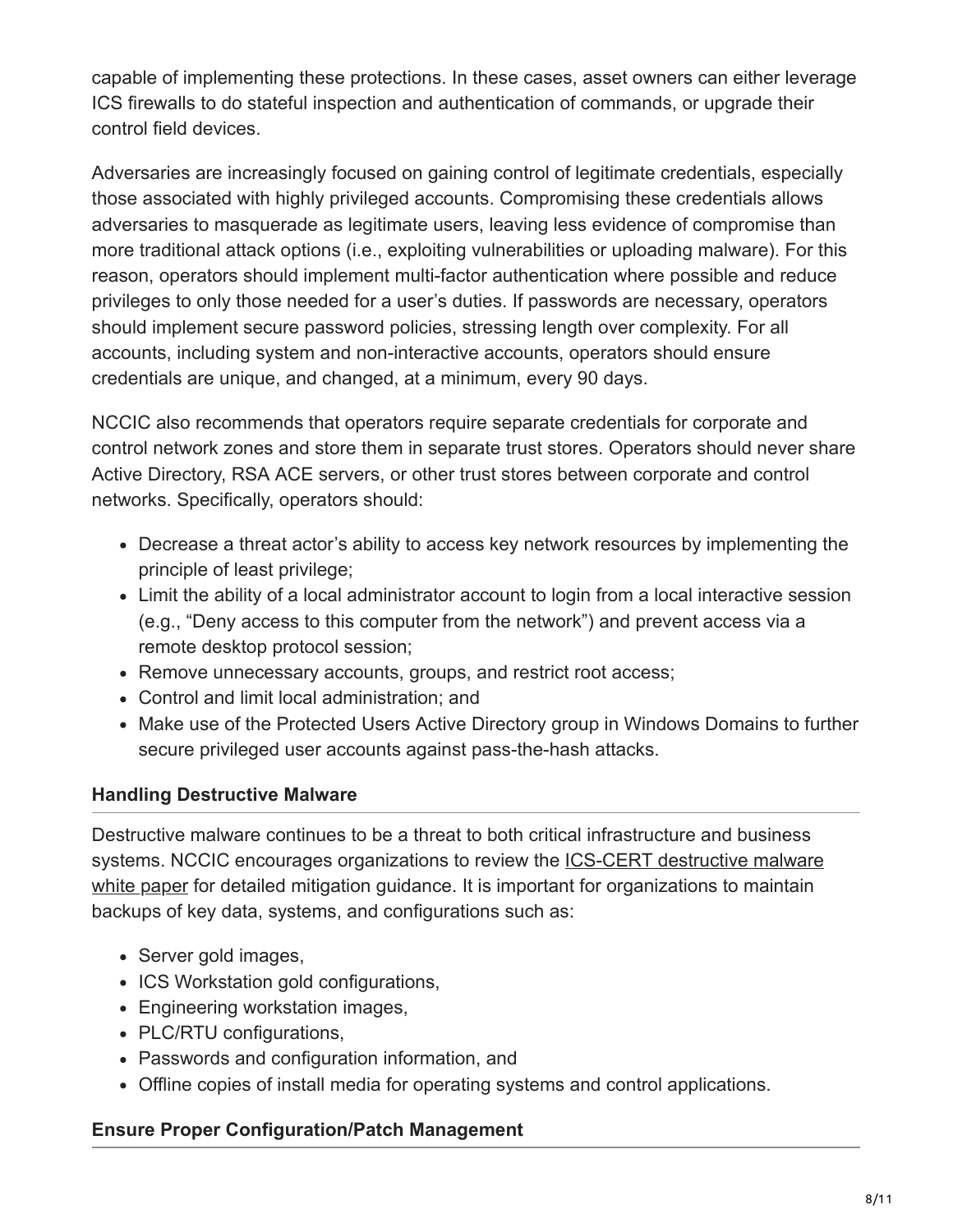Adversaries often target unpatched systems. A configuration/patch management program centered on the safe importation and implementation of trusted patches will help render control systems more secure.

Such a program will start with an accurate baseline and asset inventory to track what patches are needed. The program will prioritize patching and configuration management of "PC-architecture" machines used in HMI, database server, and engineering workstation roles, as current adversaries have significant cyber capabilities against these systems. Infected laptops are a significant malware vector. Such a program will limit the connection of external laptops to the control network and ideally supply vendors with known-good company laptops. The program will also encourage initial installation of any updates onto a test system that includes malware detection features before the updates are installed on operational systems.

NCCIC recommends that operators:

- Use best practices when downloading software and patches destined for their control network;
- Take measures to avoid watering hole attacks;
- Use a web Domain Name System (DNS) reputation system;
- Obtain and apply updates from authenticated vendor sites;
- Validate the authenticity of downloads;
- Insist that vendors digitally sign updates, and/or publish hashes via an out-of-bound communications path, and only use this path to authenticate;
- Never load updates from unverified sources; and
- Reduce your attack surface area.

To the greatest extent possible, NCCIC recommends that operators:

- Isolate ICS networks from any untrusted networks, especially the Internet;
- Lock down all unused ports;
- Turn off all unused services; and
- Only allow real-time connectivity to external networks if there is a defined business requirement or control function.
	- If one-way communication can accomplish a task, operators should use optical separation ("data diode").
	- If bidirectional communication is necessary, operators should use a single open port over a restricted network path.

## **Build a Defendable Environment**

Building a defendable environment will help limit the impact from network perimeter breaches. NCCIC recommends operators segment networks into logical enclaves and restrict host-to-host communications paths. This can prevent adversaries from expanding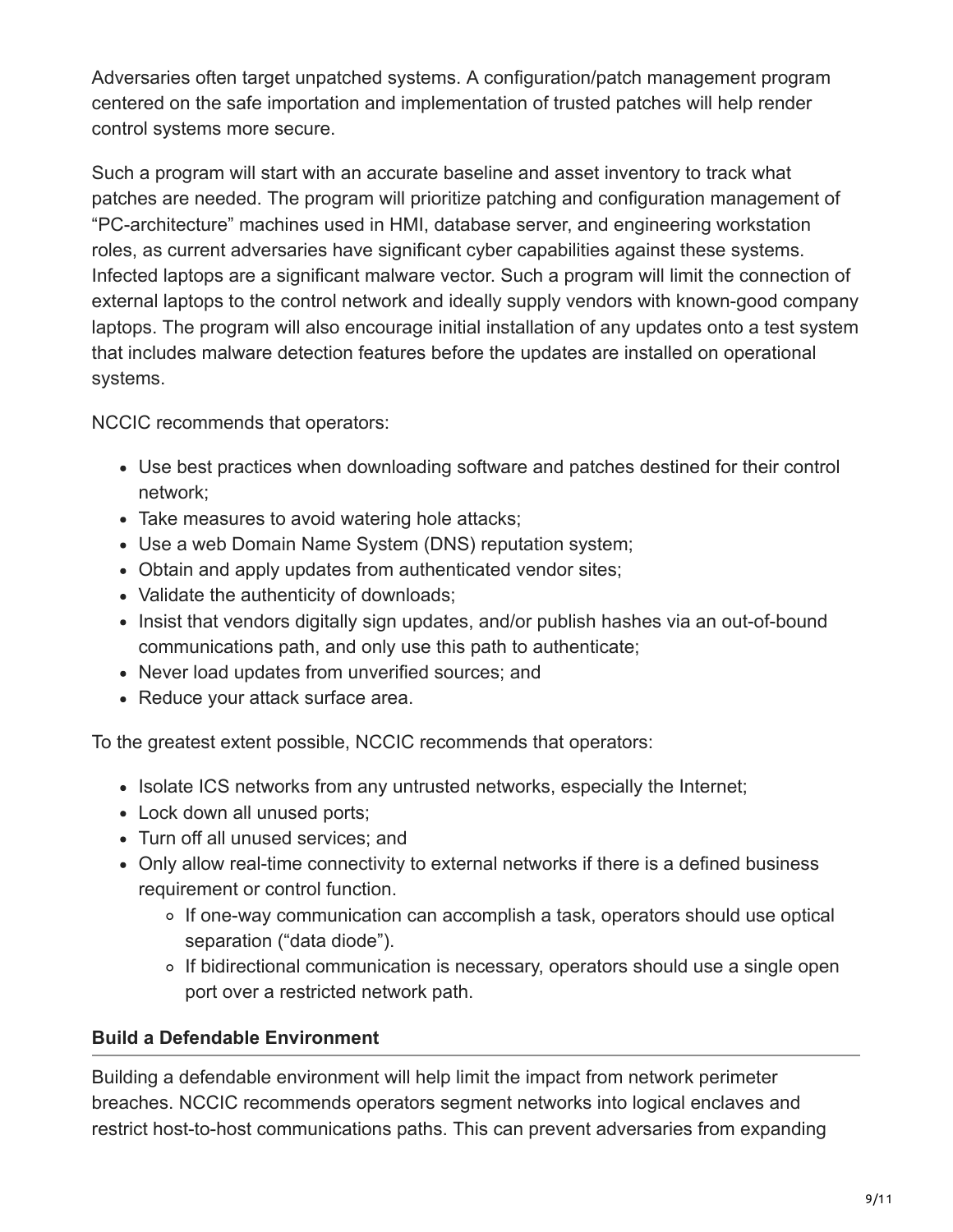their access, while allowing the normal system communications to continue operating. Enclaving limits possible damage, as threat actors cannot use compromised systems to reach and contaminate systems in other enclaves. Containment provided by enclaving also makes incident cleanup significantly less costly.

If one-way data transfer from a secure zone to a less secure zone is required, operators should consider using approved removable media instead of a network connection. If realtime data transfer is required, operators should consider using optical separation technologies. This allows replication of data without placing the control system at risk.

Additional details on effective strategies for building a defendable ICS network can be found in the [ICS-CERT Defense-in-Depth Recommended Practice.](https://www.us-cert.gov/ics/Abstract-Defense-Depth-RP)

#### **Implement Secure Remote Access**

Some adversaries are effective at gaining remote access into control systems, finding obscure access vectors, even "hidden back doors" intentionally created by system operators. Operators should remove such accesses wherever possible, especially modems, as these are fundamentally insecure.

Operators should:

- Limit any accesses that remain;
- Where possible, implement "monitoring only" access enforced by data diodes, and not rely on "read only" access enforced by software configurations or permissions;
- Not allow remote persistent vendor connections into the control network;
- Require any remote access to be operator controlled, time limited, and procedurally similar to "lock out, tag out";
- Use the same remote access paths for vendor and employee connections; do not allow double standards; and
- Use two-factor authentication if possible, avoiding schemes where both tokens are similar and can be easily stolen (e.g., password and soft certificate).

#### **Monitor and Respond**

Defending a network against modern threats requires actively monitoring for adversarial penetration and quickly executing a prepared response. Operators should:

- Consider establishing monitoring programs in the following key places: at the Internet boundary; at the business to Control DMZ boundary; at the Control DMZ to control LAN boundary; and inside the Control LAN;
- Watch IP traffic on ICS boundaries for abnormal or suspicious communications;
- Monitor IP traffic within the control network for malicious connections or content;